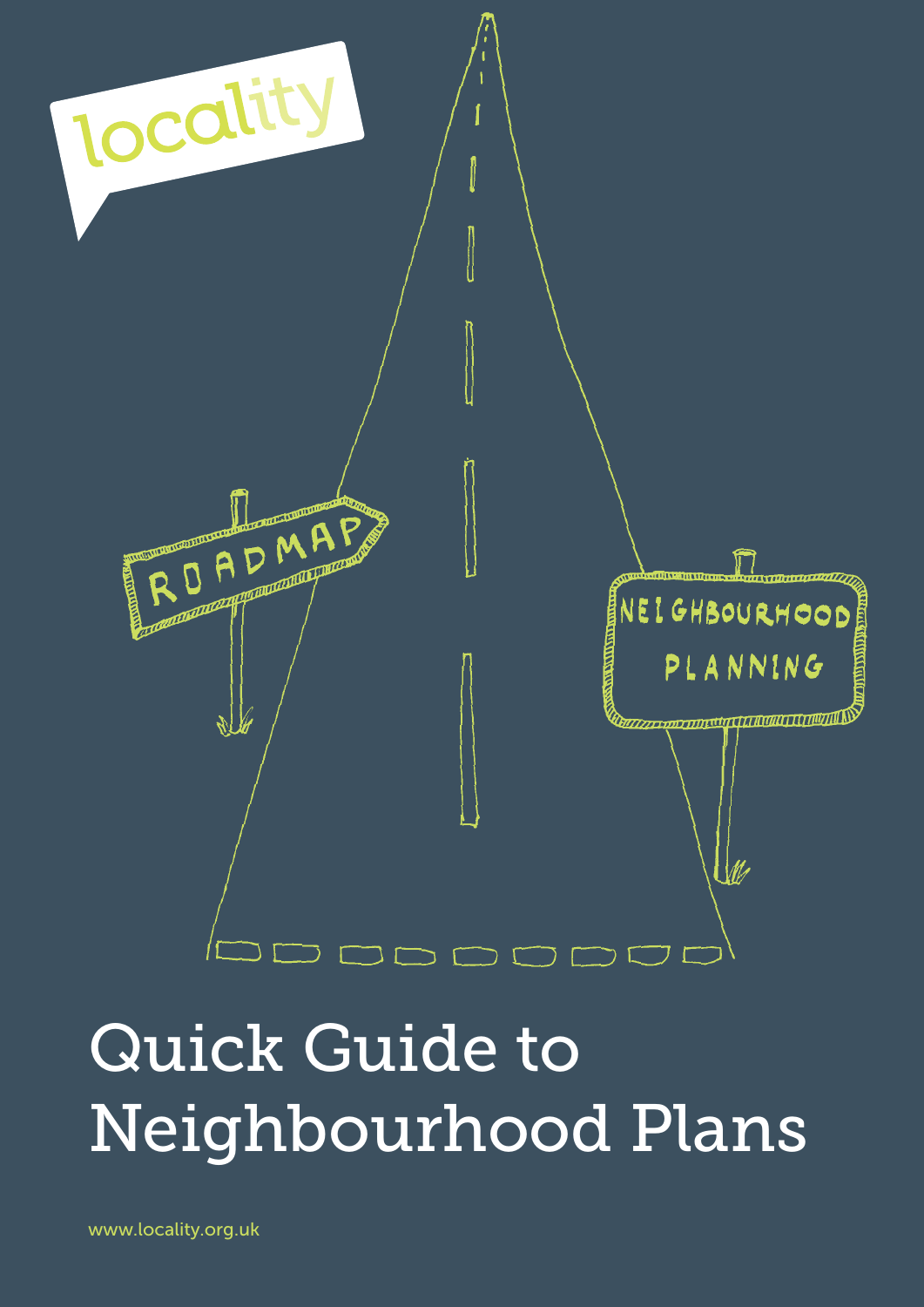# Contents

Introduction

Producing a Neighbourhood Plan

Bringing the Plan into Legal Force

# Introduction

Since April 2012, local communities have been able to produce Neighbourhood Plans for their local area, putting in place planning policies for the future development and growth of the neighbourhood.

This guide gives a concise summary of the process for producing a Neighbourhood Plan under the Localism Act, together with suggestions for good practice.

This guide focuses on Neighbourhood Plans rather than Neighbourhood Development Orders or Community Right to Build Orders or other community-led planning tools.



### Elements of Neighbourhood Planning

The elements of neighbourhood planning under the Localism Act are:

#### Neighbourhood Plans

A Neighbourhood Plan is a community-led framework for guiding the future development and growth of an area. It may contain a vision, aims, planning policies, proposals for improving the area or providing new facilities, or allocation of key sites for specific kinds of development. All Neighbourhood Plans must meet Basic Conditions, which are described later in this guide.

Neighbourhood plans relate to the use and development of land and associated social, economic and environmental issues. It may deal with a wide range of issues (like housing, employment, heritage and transport) or it may focus on one or two issues that are of particular importance in a local area.

A Neighbourhood Plan will be subject to examination and referendum and then form part of the Local Development Plan. This statutory status gives Neighbourhood Plans far more weight than some other local planning documents, such as parish plans, community plans and village design statements.

#### Neighbourhood Development Orders

A Neighbourhood Development Order is a means for parish/town councils or neighbourhood forums to grant planning permission for certain kinds of development within a specified area. These orders may apply to the whole or just part of the neighbourhood area.

#### Community Right to Build Orders

A Community Right to Build Order can be used to grant planning permission for development schemes, e.g. housing. Local community organisations that meet certain requirements or parish/ town councils are able to prepare Community Right to Build Orders.

It is necessary to gain a more than 50% 'yes' vote in a public referendum to bring these plans and orders into force.

2

5

11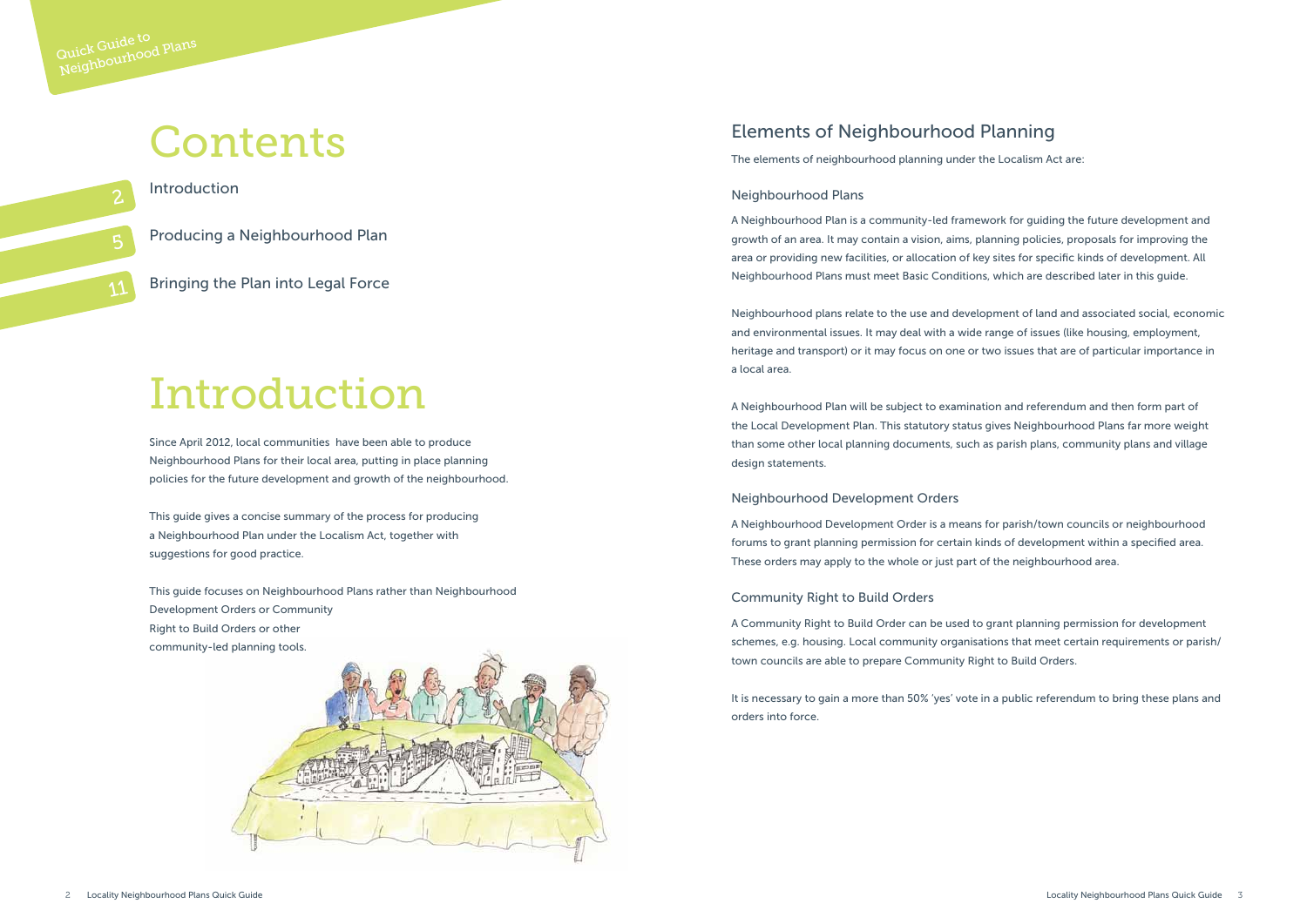# Producing a Neighbourhood Plan

#### Neighbourhood Area

The first formal step in neighbourhood planning is the submission of the proposed neighbourhood area to the local planning authority for designation. The following must be submitted in the area application:

- a map identifying the proposed neighbourhood area
- 
- a statement explaining that the body making the area application (the parish or town council

• a statement explaining why the area is appropriate to be designated as a neighbourhood area or prospective neighbourhood forum) is capable of being a qualifying body.

For town or parish councils, there is a strong presumption that the neighbourhood area will be the same as the parish boundary. However, they may choose a smaller and more focused area, such as a town or local centre, or an area beyond the parish's boundaries if that makes a sensible area to plan for. Adjacent parish/town councils may agree to work in partnership to produce a joint Neighbourhood Plan.

Prospective 'neighbourhood forums' (see below) will also need to apply for a neighbourhood area to be designated.

#### Qualifying Bodies

Where there is a town or parish council, then that is the qualifying body for leading a Neighbourhood Plan in a designated neighbourhood area that includes all or part of the council's area. Further arrangements apply in a multi-parished area, which are not set out here.

Where there is no parish or town council, a neighbourhood forum of at least 21 people must be formed for the neighbourhood area. This should reflect the "inclusivity, diversity and character of the area" and efforts must be made to include at least one person living in the area, one person working in the area and one councillor. The forum will lead the development of the Neighbourhood Plan.

An application by the prospective neighbourhood forum to be designated as the "neighbourhood forum" for a particular neighbourhood area has to be submitted to the local planning authority.

#### Making the Decision to Prepare a Neighbourhood Plan

Neighbourhood Plans enable communities to take the lead in producing part of the statutory development plan for the area. Crucially, unlike a parish plan, these neighbourhood plans must be used to determine planning applications in a neighbourhood area. It can represent a serious commitment and any group of people considering preparing a Neighbourhood Plan will need to carefully weigh the opportunities against the time/cost implications and come to a balanced view. This is where the flexibility of neighbourhood planning to adapt to time/resource considerations is important. Obviously, a simpler plan with few policies will have less resource implications than a more comprehensive and complex one. Possible sources of help should be identified e.g. the local authority through its duty to support.

Considerations may include what other tools can be used to deliver the community's ambitions, the adequacy of existing local policies, skills available and alternative use of resources, such as delivering existing parish or community plans.

#### Project Plan

Effective project planning is important to successful neighbourhood planning. A project plan can identify key stages, actions, an indicative timetable, and available resources and costs. The plan could also allocate responsibilities for coordinating different aspects of the process.

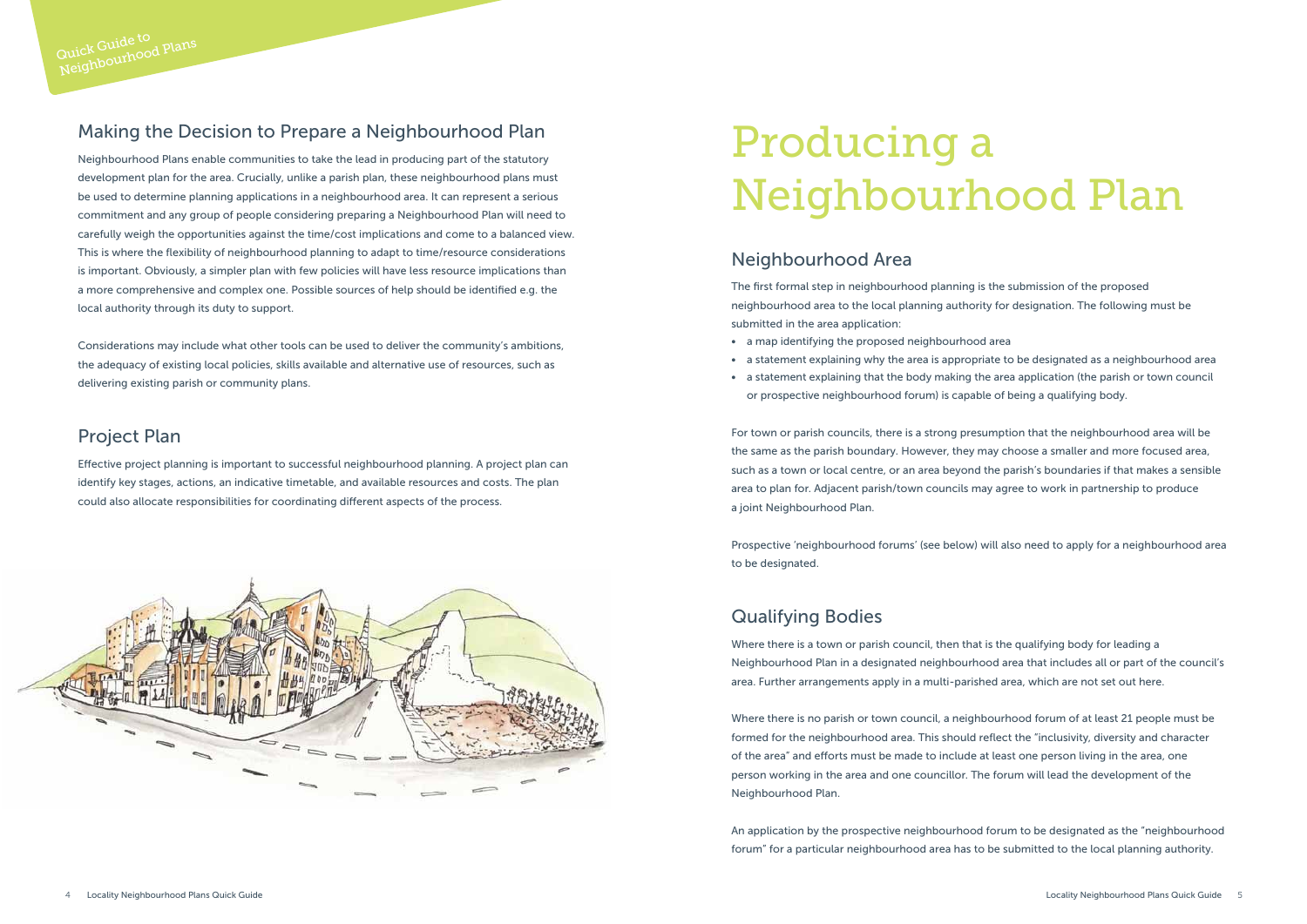#### Building the Evidence Base

Planning policy and proposals need to be based on a proper understanding of the place they relate to, if they are to be relevant, realistic and to address local issues effectively. It is therefore important that Neighbourhood Plans are based on robust information and analysis of the local area; this is called the evidence base.

A review of existing evidence should be undertaken – particularly as there is already lots of evidence for planning. This may include things like:

Environmental: heritage audit, conservation area appraisals, review of local lists, urban design analysis, open space survey & analysis, etc.

- the evidence under-pinning the Local Plan
- socio-economic data for district/ward (census, ONS, etc.)
- technical reports (e.g. retail studies)
- transport studies and public transport data
- mapping of local area
- conservation area appraisals and statutory lists (listed buildings, historic environment record and scheduled ancient monuments)
- details of environmental protection designations, such as tree preservation orders and sites of special scientific interest
- plans from other public bodies or statutory undertakers
- existing plans for an area, such as a community plan or parish plan.

It may be necessary to develop new evidence (or update existing evidence) at neighbourhood level. This could include:

Economic: business surveys, viability, vacancy/floorspace survey, available sites survey, land values, employment need survey, etc.

Social/Community: housing condition survey, housing needs survey, audit of community facilities, 'Building for Life' assessment of housing, etc.

Infrastructure: transport linkages, schools capacity, transport capacity analysis, traffic/ pedestrian flow surveys, etc.

# Quick Guide to<br>Neighbourhood Plans



The following must be submitted in the forum's application:

- the name of the proposed neighbourhood forum
- a written constitution for the proposed neighbourhood forum
- the name of the neighbourhood area to which the forum relates and a map identifying that area
- contact details of at least one member of the proposed neighbourhood forum (this will be made public)
- a statement explaining how the proposed neighbourhood forum meets legal requirements (see below).

#### Duty to Support

Once the neighbourhood area is designated by the local planning authority, that authority is legally required to provide advice and assistance to those bodies producing a Neighbourhood Plan in its area. This 'duty to support' could include things like:

- making existing data and maps available for the evidence base
- identifying key local strategic policies from the Local Plan
- advising on relevant national policies/guidance
- sharing information on key contacts, stakeholders and best practice plan-making activity
- making available venues and helping to arrange community engagement activities
- checking the plan prior to formal submission to give community confidence
- providing technical support, such as assistance in laying out and illustrating a plan and writing plan policies
- providing members for neighbourhood forums or more informal working groups
- setting up a neighbourhood planning web page on the local authority's website.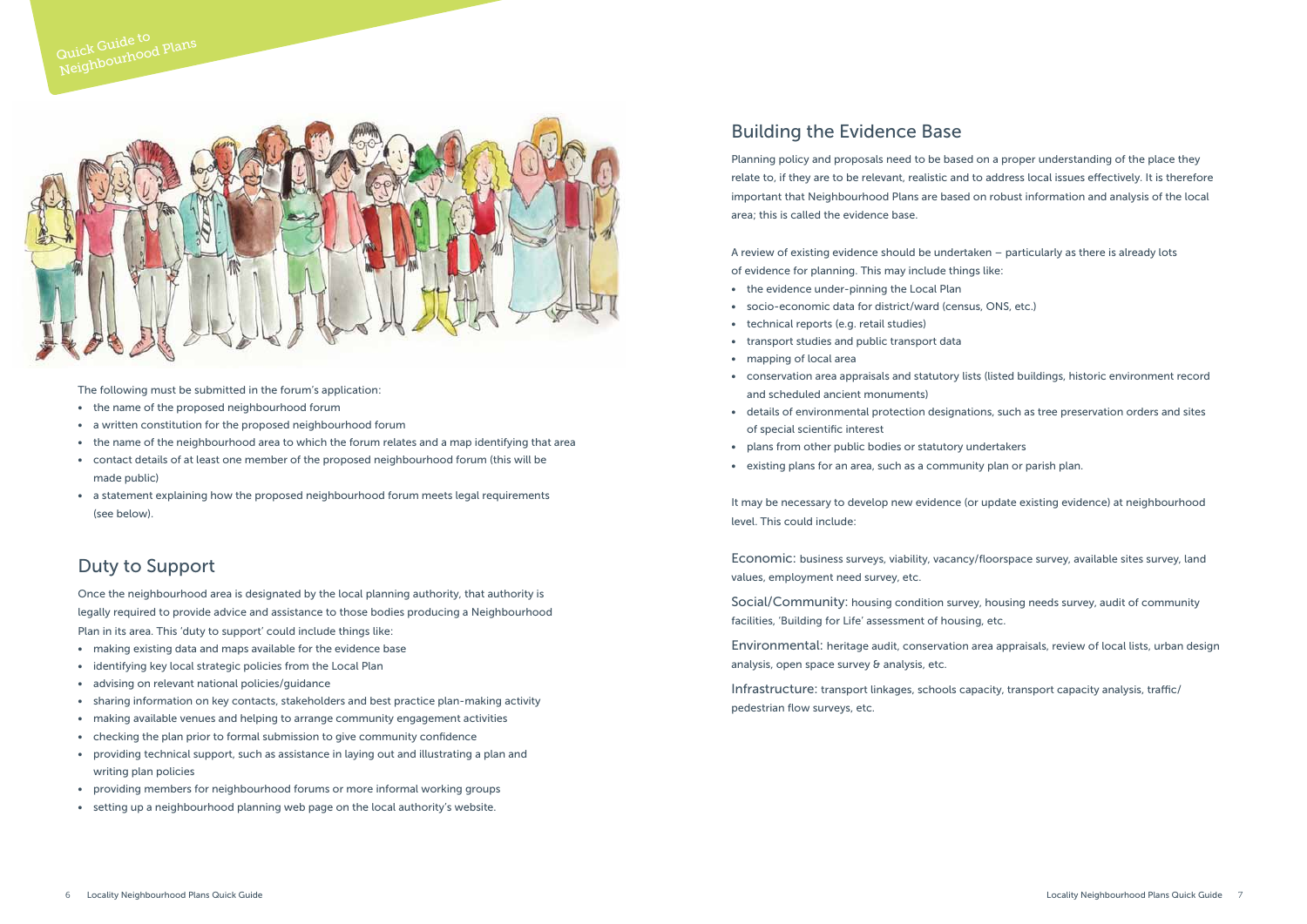Publicity and Awareness: It is important to publicise the proposed Neighbourhood (development) Plan as widely as possible using different media right at the beginning of the process. Feedback should be provided throughout the process.

Local Partnerships: Key partners and stakeholders should be identified. These can provide easier access and support in involving minority groups, different communities, residents, the business community, hard-to-engage communities, etc.

Capacity Building: It will often be necessary to include capacity building (education/training) so that those participating in community engagement events are well informed about the plan and the issues it is dealing with.

Avoid Tokenism: The purpose of undertaking community engagement is to inform the content of the plan. If the outcomes have already been determined, then community engagement is tokenistic (marketing).

Specialist advice and enabling: It may be necessary for those leading and participating in the planning process to bring in specialist advice and support.

Being Creative: Community engagement needs to engage people using a range of approaches and media. It should be stimulating and enjoyable.

Managing Expectations: It is necessary to balance ambitions with realism and practical and legal limitations.

Targeting: Whilst some people will naturally want to get involved in neighbourhood planning, with other groups, people targeting will be necessary. This could include the elderly, young people, ethnic groups and other minority or hard-to-engage groups.

Making it Accessible: Careful thought needs to be given to make events and material accessible, including location, timing, media, format, etc. Events should be informal and unintimidating.

#### Common Mistakes – What to avoid!

Common mistakes include things like consulting too late, placing a thick document on a stand in the library or on a web site and expecting people to read it, or talking at people at a public meeting. Asking consultants to produce options before consulting the community is also poor practice. Consultation should not be treated as a one-off tick-box exercise. Also, analysis of consultation responses is not about counting the number of consultees making a comment, but considering the depth and range of responses.

#### Community Engagement

Community engagement is necessary and important for several reasons. It is a requirement of planning legislation including for Neighbourhood Plans. It is essential in developing consensus and creating community support. Finding out what people think and drawing on their skills and knowledge is an important part of developing the evidence base for an area and developing the Neighbourhood Plan, leading to more realistic and deliverable plans and policies. Failure to engage communities properly at an early stage is one of the main causes of conflict later in the planning process. This can lead to additional costs and delays.



The referendum will involve a simple 'yes' or 'no' vote on the Neighbourhood Plan. Properly engaging people from the beginning of the process ensures that there is an opportunity to influence the detail of the Neighbourhood Plan, rather than just having the option to accept or reject the whole plan.

Where intensive community engagement has recently been undertaken, such as in respect of the community plan, the material obtained will be useful in informing the Neighbourhood Plan.

Good practice examples of community engagement include:

Front Loading: Community engagement should be undertaken before work commences on the plan (this is called

front loading) and throughout the process of plan preparation. The purpose of the first stages of community engagement is to help define issues and aims for the plan, and to inform an overall vision and to start to create a sense of wider ownership for the plan.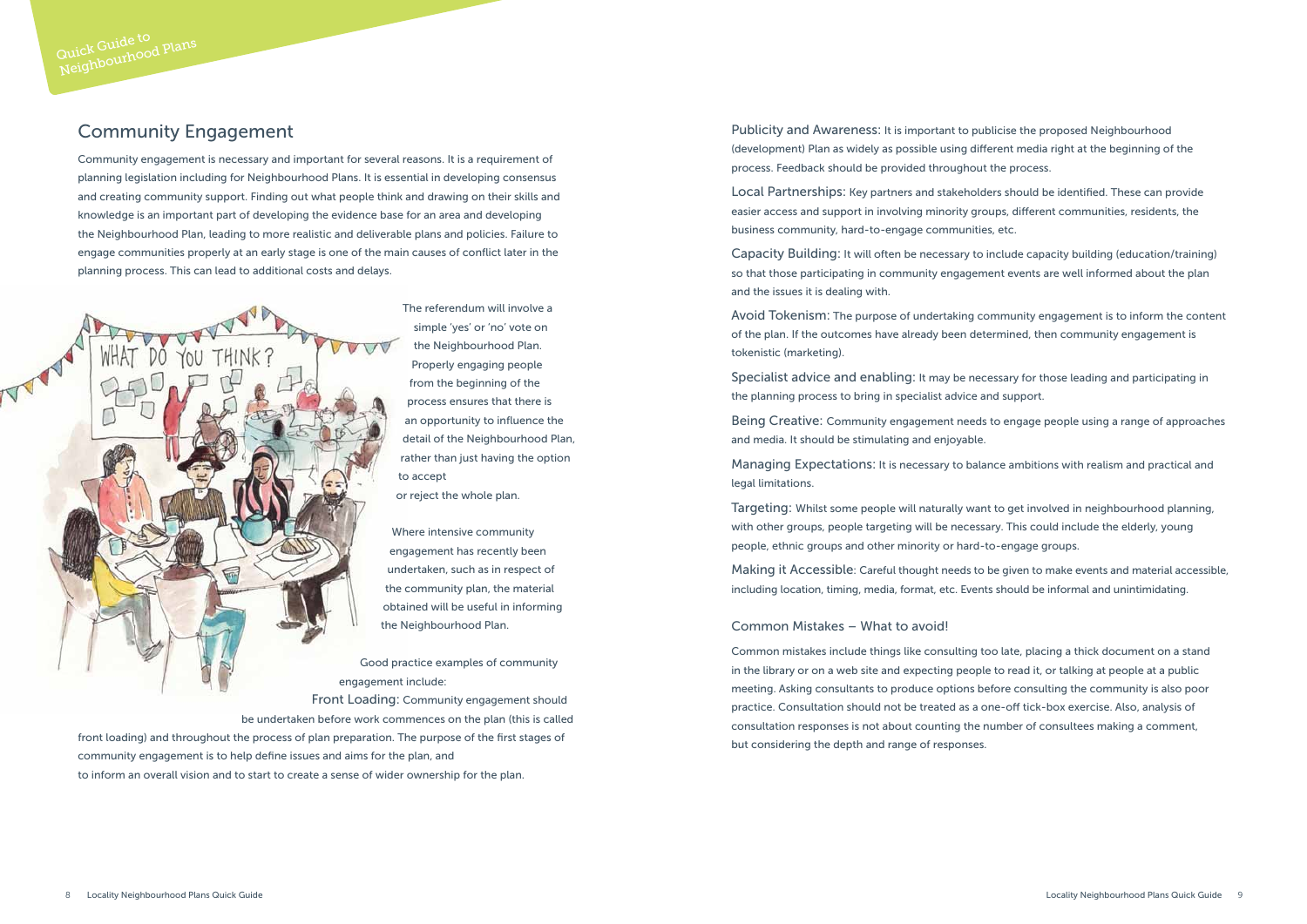# Bringing the Plan into Force

#### Pre-Submission Consultation

It is a legal requirement that the proposed Neighbourhood Plan is publicised and the subject of public consultation, before it is submitted to the local planning authority. This includes: • publicising the plan in a manner which brings it to the attention of people who live, work or run businesses in the neighbourhood area. This should include details of the proposed Neighbourhood Plan, details of where and when it may be viewed (e.g. local fairs, schools, etc.), details on how to make comments on the plan and the date by which comments must be received (at least six weeks from the date on which it is first publicised) • consulting bodies whose interests may be affected by the plan. The local council should be

- 
- able to advise on this, but it is likely to include the county council, the Environment Agency, Natural England and English Heritage
- sending a copy of the proposed plan to the local authority
- consulting any neighbouring local, town or parish councils, significant landowners, local businesses and local community organisations, such as chambers of commerce, civic societies and local trusts.

It may be useful to produce a concise summary of the plan for those that don't wish to read the full document.

A brief report must be produced, summarising comments received, issues raised by those comments and describing if and how the plan has been modified in response to the issues raised. This is known as the 'consultation statement' which is a legal requirement for all Neighbourhood Plans.

#### Submitting the Plan

Following any amendments resulting from the pre-submission consultation stage, the proposed Neighbourhood Plan should be submitted to the local planning authority by the qualifying body. The local authority is



#### Writing the Neighbourhood Plan

There is considerable flexibility over how a plan is structured and written.



Careful consideration should be made of how the plan will be delivered and this will require constructive dialogue with key stakeholders, such as development managers in the local authority, public agencies, landowners and developers.

The following are suggestions for possible content of the plan: Vision and Aims. The Neighbourhood Plan can set out the community's overall vision for the area and should include overall aims for its future

development and growth. These can relate to a wide

range of planning and regeneration matters – social, economic and environmental. The vision and aims of the plan can then be translated into detailed policies, guidance and proposals.

Planning Policies. A Neighbourhood Plan, once made, will form part of the statutory local development plan for the area and its policies will be used to determine development proposals in the neighbourhood. Planning applications will be determined in accordance with the Neighbourhood Plan's policies unless material considerations indicate otherwise. The policies in the plan could be supplemented if necessary by explanatory text or illustrations to help with their interpretation.

Site Allocations. The Neighbourhood Plan may identify key sites for specific kinds of development, such as housing, retail, employment or mixed use.

Community Proposals. Regeneration or enhancement proposals relating to the use and development of land could be included in the plan. For example, it could include policies around improving key public spaces and pedestrian links or allocate sites for new community facilities, such as a community centre.

To keep the Neighbourhood Plan concise, focused and clear on what are the proposed "policies", a background document could be created, listing the sources of evidence, summarising any new evidence and describing the outcomes of the community engagement programme at different stages in the plan process.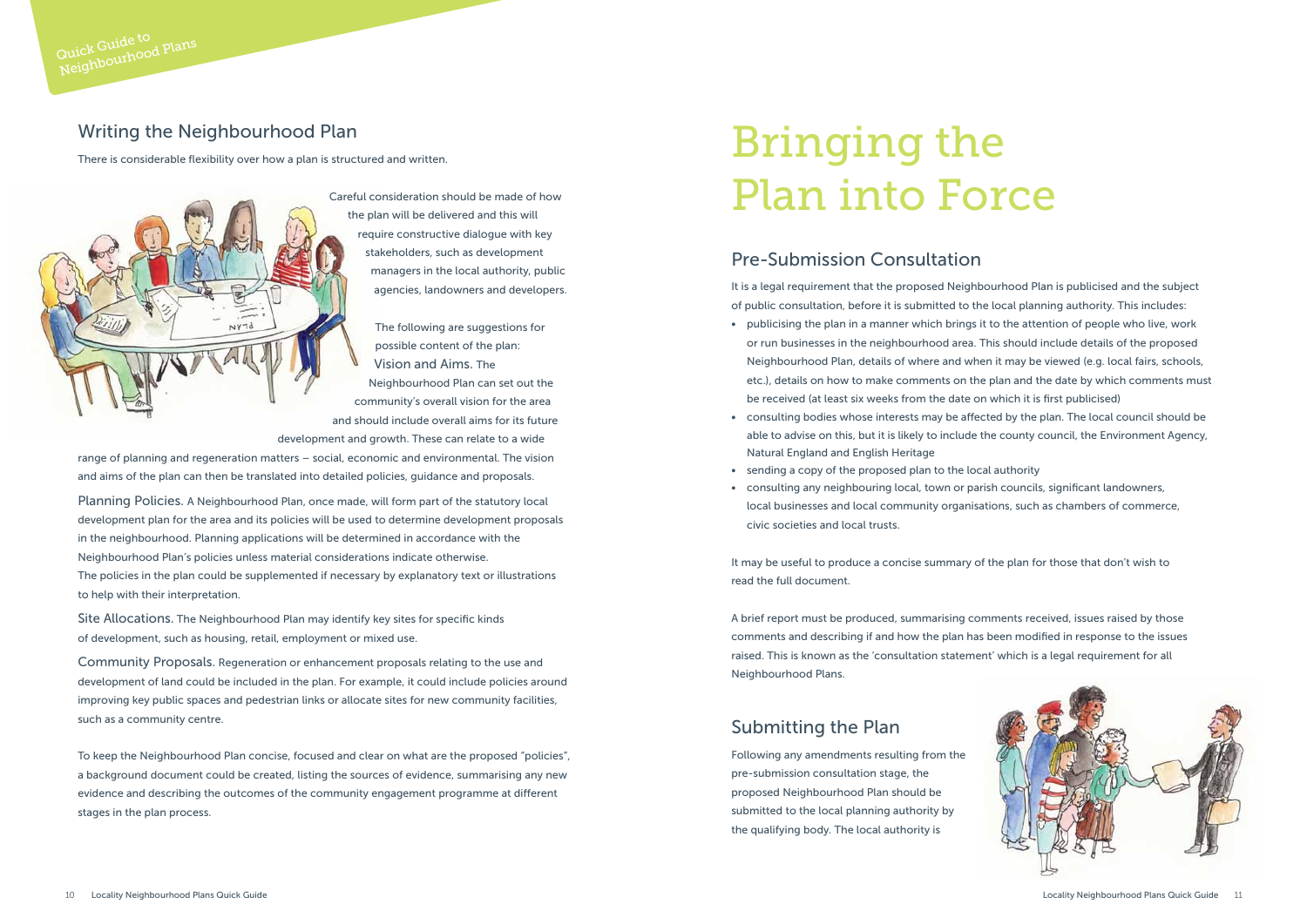



responsible for publicising the plan that has been submitted to them and arranging for the independent examination and referendum to take place into that submitted plan.

The submission to the local planning authority must include the following:

- a map or statement, which identifies the area to which the plan relates
- a consultation statement (see below)
- the proposed Neighbourhood Plan
- a statement on how the plan fulfils the Basic Conditions (see later section on the 'Basic Conditions').

The consultation statement should contain the following:

- details of people and organisations consulted about the proposed Neighbourhood Plan
- details of how they were consulted
- a summary of the main issues and concerns raised through the consultation process
- descriptions of how these issues and concerns were considered and addressed in the proposed Neighbourhood Plan.

Upon receiving the submitted Neighbourhood Plan proposal the local authority will publicise it and invite comments (six weeks). These comments will be sent subsequently to the independent examiner for their consideration.

### Meeting the Basic Conditions

The Basic Conditions for Neighbourhood Plans are specified by law:

- must be appropriate having regard to national policy
- must contribute to the achievement of sustainable development
- must be in general conformity with the strategic policies in the development plan for the local area
- must be compatible with human rights requirements
- must be compatible with EU obligations.

Neighbourhood Plans must not breach and must be compatible with

EU and human rights obligations, including the Strategic Environment Assessment (SEA) Directive. Neighbourhood Plans should be screened at an early stage to ascertain whether they are likely to trigger significant environmental effects and thus whether an SEA needs to be carried out. The Local Planning Authority (LPA) should undertake this screening assessment, consulting relevant national bodies in coming to its screening opinion. The National Planning Policy Framework makes clear that a sustainability appraisal should be an integral part of the plan preparation process, but the particular assessment requirements need to respond to the scale, status and scope of the plan being developed.

## YE NO  $Y<sub>1</sub>$ W-YE NO desintrana YE NO YO NE

### Independent Examination

It is the responsibility of the local authority to organise and cover the costs of the independent examination and referendum. The independent examiner will be appointed by the local authority with the consent of the qualifying body.

The independent examination will consider the submitted documents and any comments made during the consultation period on the submitted plan proposal. The independent examiner will examine whether the plan meets the 'Basic Conditions' and other relevant legal requirements (e.g. consultation).

The independent examiner may recommend that the plan proceed to the referendum stage (i.e. it meets all the legal requirements) or may suggest that modifications are needed to the plan before it can proceed to the referendum. Or they may recommend that it does not proceed to the referendum, if it does not meet the relevant legal requirements. In addition, they may recommend that the referendum area include individuals beyond the boundary of the neighbourhood area.

### Modifications

The local planning authority must make modifications to the plan if, with those modifications, the plan could comply with the Basic Conditions. The local community may withdraw the plan if it is unhappy with modifications being made.

### Referendum

If the plan is found to be satisfactory (i.e. complies with the key legal requirements) with modifications if necessary, then the local authority must arrange for the referendum to take place. It must give at least 28 working days notice of the referendum before the date of the referendum. The qualifying body may campaign before the referendum, subject to rules over expenses.

If more than 50% of those voting in the referendum vote 'yes', then the council will bring the plan into legal force.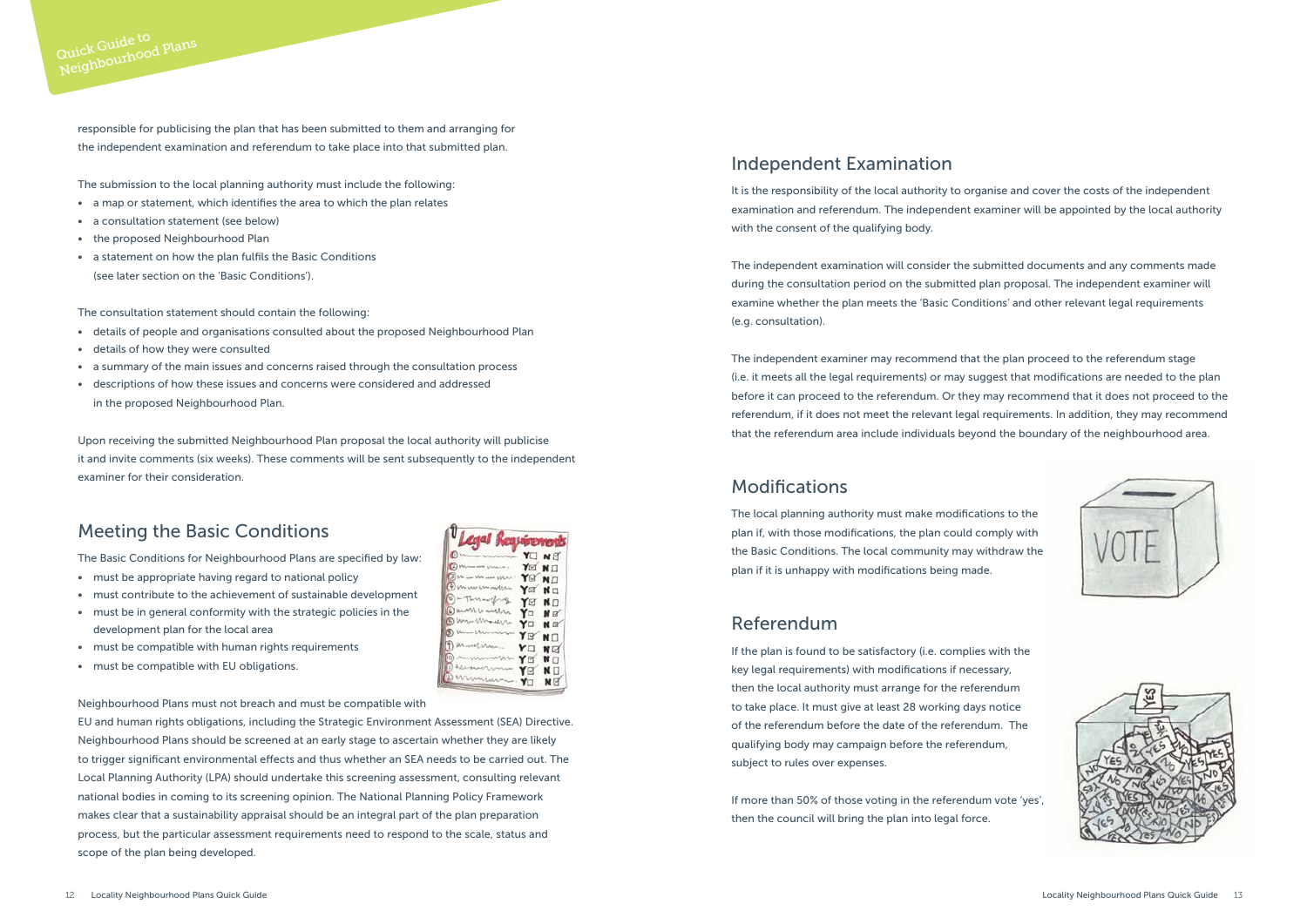#### **Delivery**

Once a Neighbourhood Plan is made (i.e. brought into legal force by the local authority), it will be used to determine planning applications and guide planning decisions in the neighbourhood area. Having a plan and waiting for development is one thing, but elements of the plan will need active interventions on the part of the community, the local planning authority, developers and other key stakeholders.

### Process Diagram

### About Locality

Locality is the leading nationwide network of settlements, development trusts, social action centres and community enterprises. We help people to set up locally owned and led organisations. We support existing organisations to work effectively through peer-to-peer exchange of knowledge and best practice on community asset ownership, community enterprise, collaboration, commissioning support, social action, community voice, community rights and regeneration. We have been working with communities involved in neighbourhood planning over the past 18 months.

Locality also works to influence government and others at national and local level to build support and investment for the movement. Locality was formed in April 2011 by the merger of BASSAC and the Development Trusts Association; two leading networks of community owned and led organisations.

Locality, 33 Corsham Street, London, N1 6DR www.locality.org.uk Tel: 0845 458 8336 Email: info@locality.org.uk

#### About the Author

#### Dave Chetwyn MA, MRTPI, IHBC, FInstLM

Dave Chetwyn is Managing Director of Urban Vision Enterprise CIC and a Design Council CABE Built Environment Expert. Other roles include Planning Chair with Civic Voice, Vice Chair of the National Planning Forum and Vice Chair of the Historic Towns Forum. He is also Planning Adviser to Locality and Heritage Specialist on Crossrail (Thames Tunnels section).

Former roles include Head of Planning Aid England, UK Chair of the Institute of Historic Building Conservation and a team leader in local Government. He has advised and participated in various Government groups, reviews and Parliamentary select committees on planning, regeneration, heritage, urban design, economic development, state aid and community engagement. Dave is a chartered member of the Royal Town Planning Institute, a full member of the Institute of Historic Building Conservation and a Fellow of the Institute of Leadership and Management.

#### Urban Vision Enterprise CIC

Burslem School of Art, Queen Street, Stoke-on-Trent, ST6 3EJ www.uvns.org Tel: 01782 790595 Email: info@uvns.org